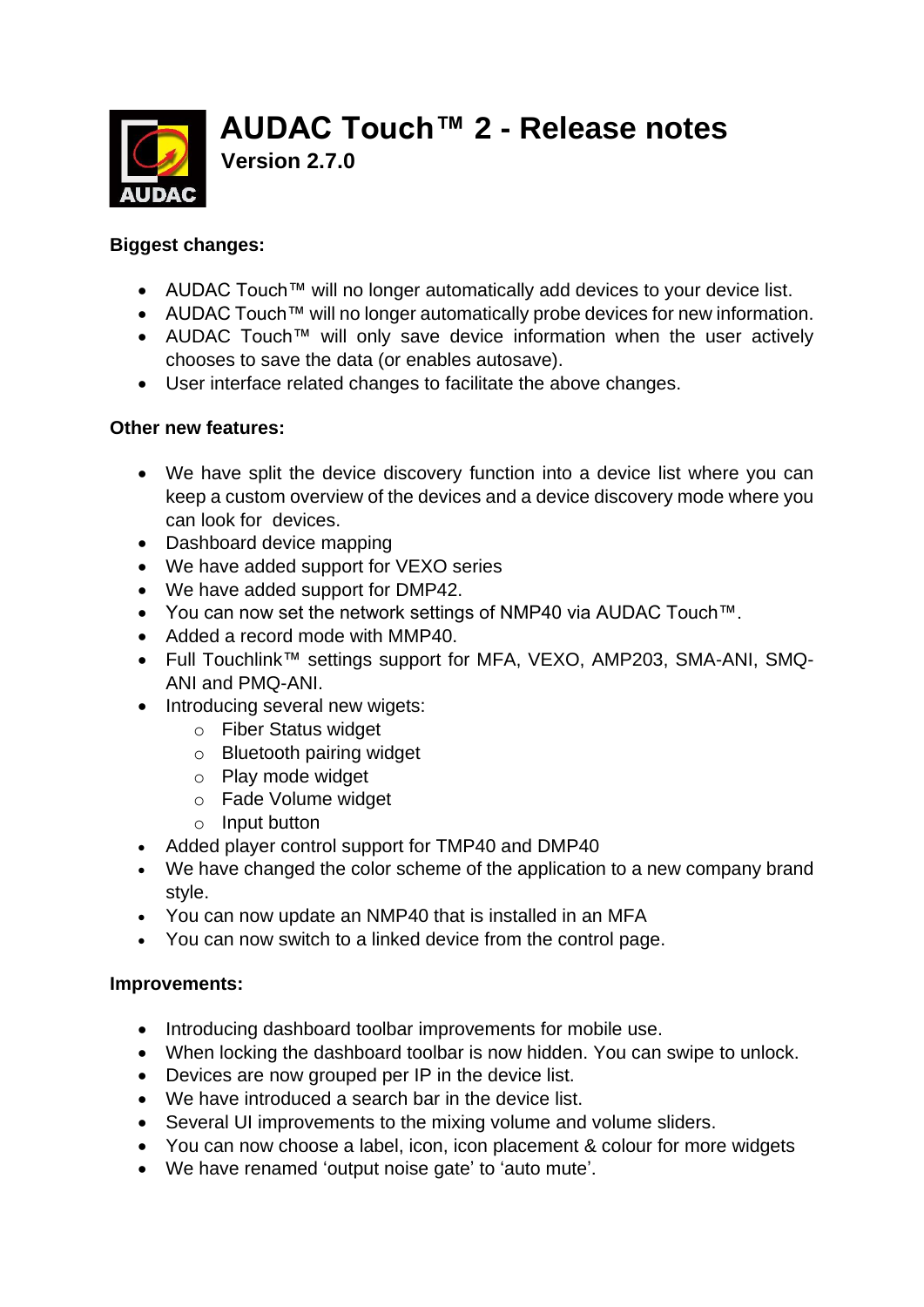- Inconsistent widgets padding are corrected for a more uniform look.
- We combined the 'Bluetooth-connected-client' and 'connected-client-name 'widgets into a single widget.
- We have decreased the application's file size.
- We made the MFA WaveDynamics™ file use new EQ gain command.
- Updated IP for linked devices if the parent device changes IP or MAC address.
- Updated IP for device if that same MAC address is detected with a new IP
- Introduced a long click option for voice file widget.
- UI improvements for all popups in the app.
- We have prevented that some illegal IP addresses could be set in network settings.
- We improved the timed events & repeated days selection look.
- Added 'none' control mode for relays, making it read only.
- Improved user experience of the 'favourite widget'.
- You can now show a default logo in the album cover widget for songs that have no album cover.
- We have prevented that people can open the app twice.
- Upgraded Android to API version 30.
- We added cross over filters to WaveDynamics™.
- Renamed master/slave to direct/linked.
- Added support for file player when an MMP is installed in an MFA.
- Added a button to duplicate the selectable input list to a different output.

## **Bugfixes:**

- The application didn't disconnect from a device after leaving the wavetune or wavepreset page.
- Sourcecon™ modules inherited too many properties from the parent device (visible since new device list), a module also possibly had its own IP/MAC.
- M2 delay has been corrected to be in milliseconds and not in meters.
- We disabled the DHCP network setting on the M2.
- The up & down arrow on floating point values in wavetune had a rounding error, causing it to not go up or down.
- Fixed a bug in th AMP523 network settings causing it the app to connect to the AMP523
- Fixed a bug in the MFA input EQ gain.
- Wavetune & Wavepreset gain didn't activate the quickview circle.
- LP & HP filter didn't activate the quickview circle (On SMA/Q-ANI)
- Fixed the FMP40 navigation problem.
- MFA standby time is now corrected from minutes to seconds.
- When changing the SMA/Q-ANI device address also caused the version to be changed.
- Added units to values in paging settings of an M2.
- Removed reserved inputs from M2 timer settings routing.
- SMQ-ANI output delay input field was too small.
- MTX priority didn't show selected inputs in the overview.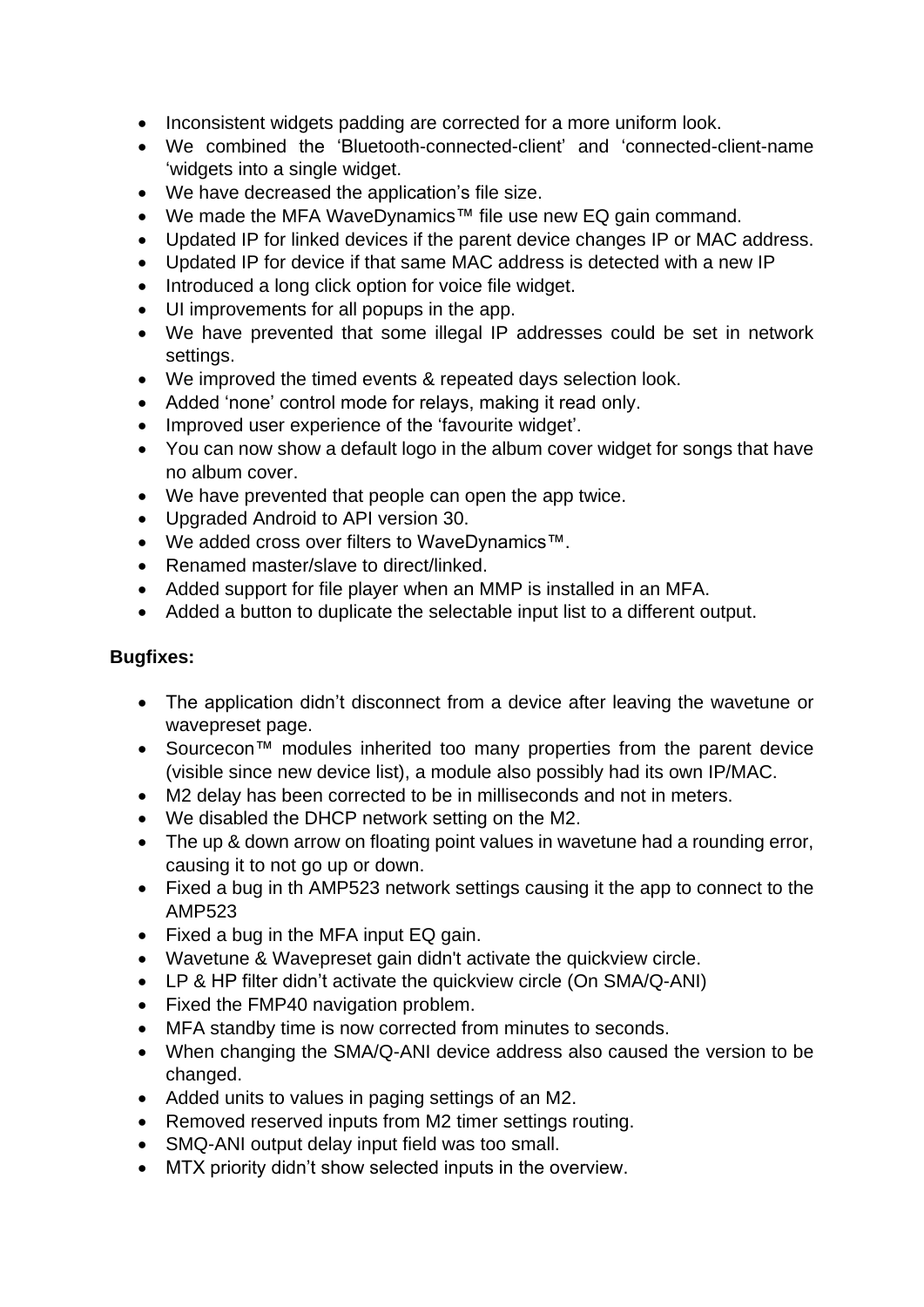- Factory default still used an old button layout.
- After factory default, reset the device name.
- MTX requested the same data 8 times on the control page causing slower load times than needed.
- Selected Scene incorrectly stayed marked as selected if the underlying scene changes values.
- Band selection widget is now clickable everywhere.
- Dashboard didn't ask to save changes when only the size of a widget was changed.
- MFA minimum volume is -90
- We corrected the WavePreset title.
- Last setting from a Wavedynamics™ file weren't loaded.
- Repeat folders random while trigger active is no longer selectable (device limitations).

### **Notes:**

**•** The minimum requirements for Android devices is now Android 8.1 (Oreo).

We would like to thank everyone for all the feedback. Together we are building the future.

Supported platforms include: Linux, macOS, iOS, Android and Windows

Contact mkt@pvs.global for more information